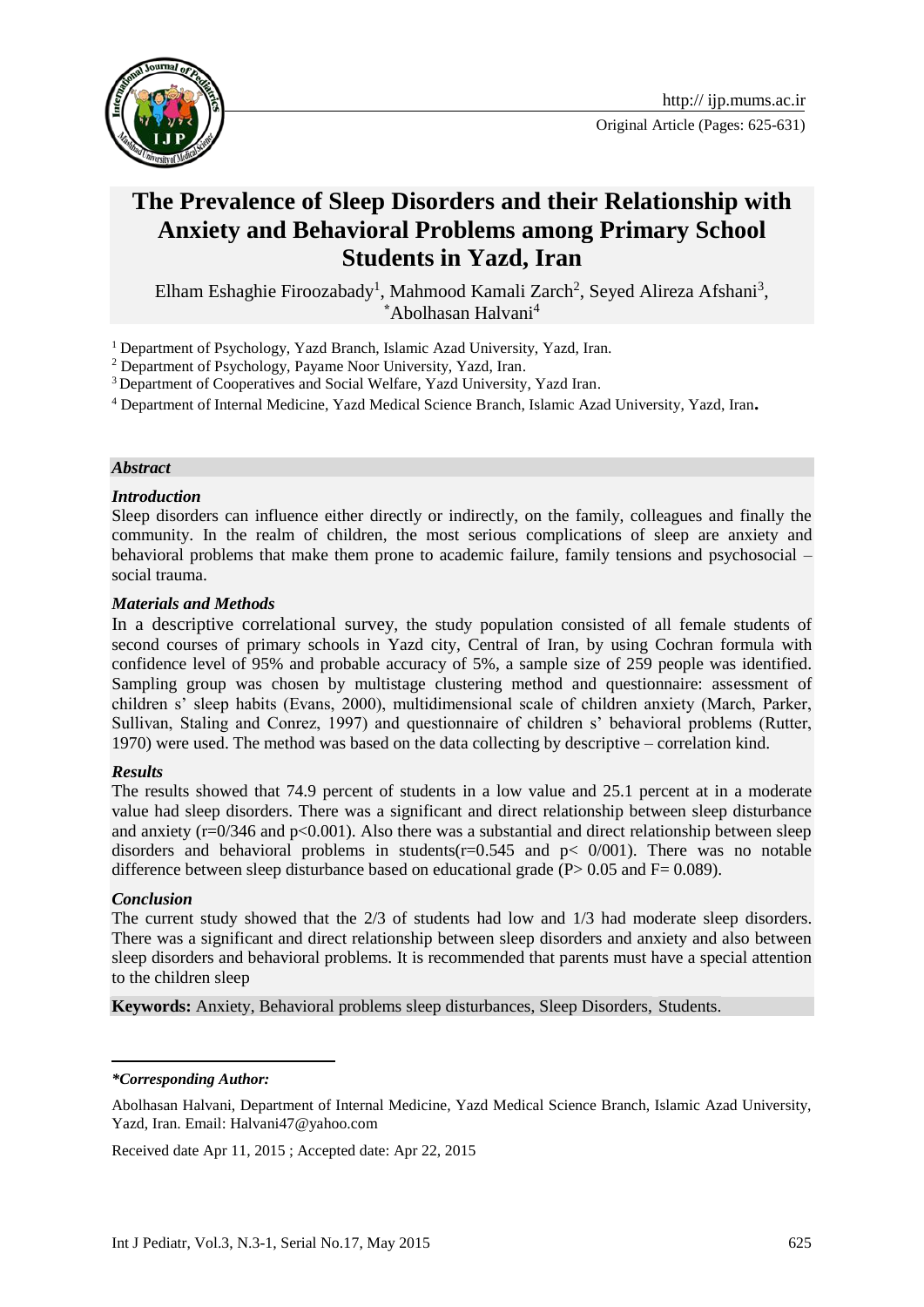# **Introduction**

As one of the most important circadian cycle and biological complex patterns, sleep has a biological cycle that is affected by physiological functions, light and darkness and work plan of peoples. The term insomnia is referred to sleep disorder, despite having enough time and suitable conditions for sleep. Insomnia may include difficulty in falling asleep, discontinuation of a good sleep, waking up in the middle of the night and early morning and inability to continued sleep, or even a combination of these abnormal conditions (1).

Factors such as age, gender, lifestyle, stress and environmental stimuli can affect the quality and quantity of sleep. The sleep disorders in children are very common phenomena that severe forms of it can interfere in the functioning of the patient and his family. Sleep disorders in children means to reduce excessive or oversleeping commensurate with age, types of abnormal sleep, abnormal behaviors or pathophysiologic events during sleep. Sleep disorders are the most common behavioral disorder in children (2).

Sleep disorders in children, including insomnia, sleepiness, sleep-related respiratory disorders, nightmares, waking disorders, rhythmic movement disorders and enuresis. The prevalence of sleep disorders in children and adolescents is 11- 47 %. In another study, it has been reported that the prevalence of sleep disorders in children and adolescents is about 25% and 40% respectively (3). Most practical studies have shown that children and adolescents need an average of 9 hours of sleep during the night, but the results of several studies have shown that 45 % of children and adolescents sleep less than 8 hours  $(4)$ .

Inappropriate habits and some sleep problems are resulted from the physical, psychological, environmental and genetic conditions that reduce the time of good sleep and threat health, and also can affect the level of stress and anxiety in children and adolescents even in adults. It is clear that sleep deprivation can exacerbate the symptoms of anxiety and on the other hand, sleep disorders may actually lead to anxiety. Anxiety is an unpleasant emotional state that their resources are less clear and is accomplished with physiological complications leading to fatigue and power reduction (5).

Sleep disorders in children and adolescents are from the most common problems in families that can influence on social, emotional and academic function and lead to behavioral problems in them. Several studies have been conducted in the field of sleep disorders in children. Ward et al. (2014) studied the relationship between sleep disorders and behavioral problems among 106 children 6-11 years. The results showed that sleep disorders significantly predicted behavioral problems among children (6).

Cowie et al. (2014) in their study evaluated the sleep in children with anxiety disorders. The results showed that there is a significant relationship between these two variables and factors such as emotional behavior, the behavior of parents and cognitive factors contribute to progress of diseases (7). Hillary et al. (2014) studied the sleep problems and behavioral problems of children with autism. The results showed that sleep problems, affected the challenging behavior of children in such a way that lead to external behavior problems. However, sleep problems (mild to severe) does not change the internal behavior (5).

Modarresi et al. (2012) in a study investigate the relationship between sleep disorders and academic performance in high school students of Isfahan. 565 female and 535 male were studied. The results of this study showed that sleep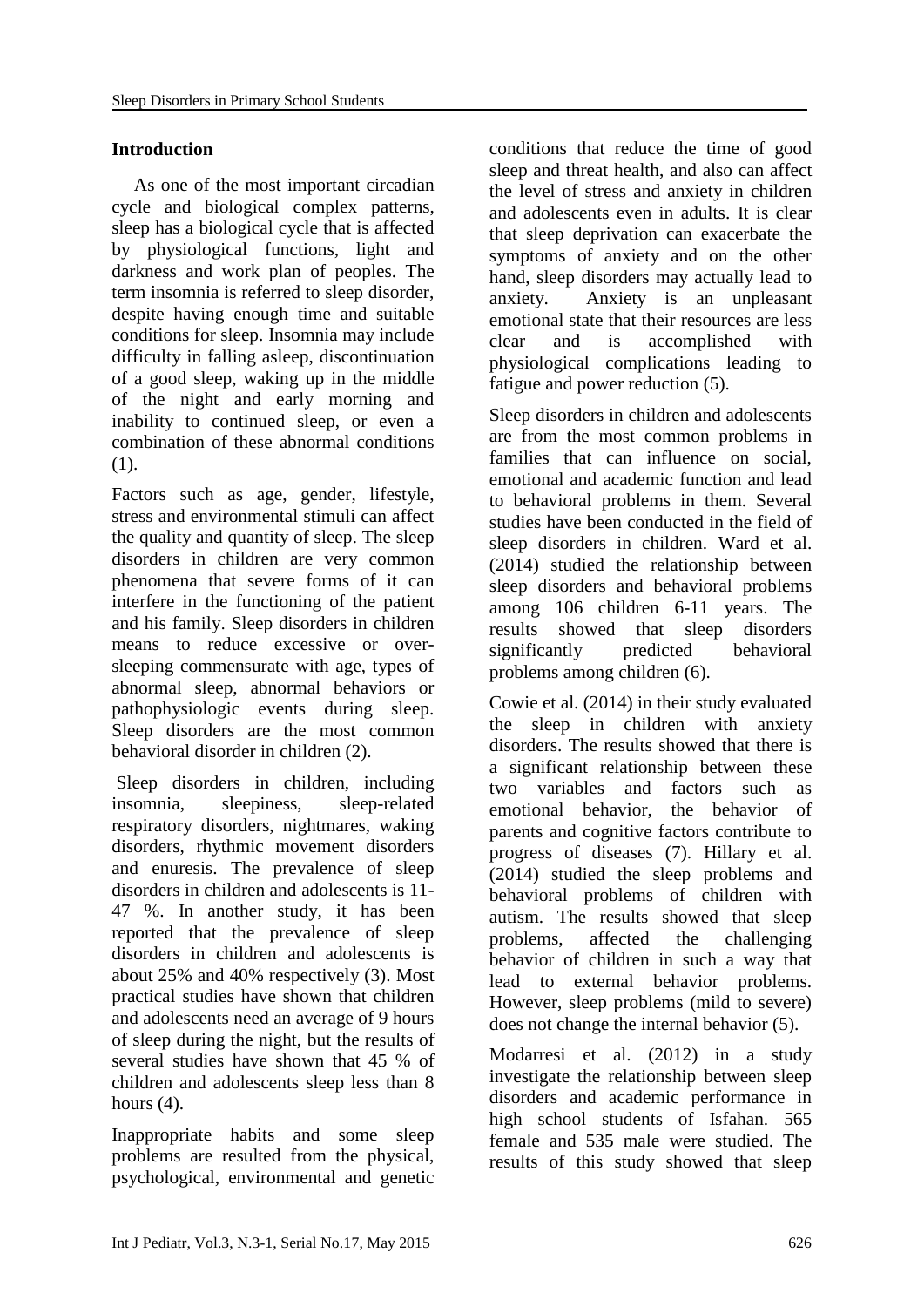problems negatively impact on academic performance in adolescents (4).

Khazaee et al. (2012) studied the sleep patterns and common sleep problems in primary school students in Birjand, Iran. The results showed that the most common sleep problems were resistance to going to bed  $(20.5\%)$  and talking in sleep  $(11.1\%)$ . The relative frequency of resistance to going to bed, wheezing, and enuresis was higher in male students and sufficient sleep length, was higher in female students (8).

Therefore, according to vital role of sleep and its possible effects on several aspect of emotional and social behavior, this study aims to elucidate the prevalence of any kinds of sleep disorders in second primary school female students and to determine the relationship between these disorders and anxiety and behavioral problems.

## **Materials and Methods**

In this descriptive correlational research, the study population consisted of all female students of second course of primary schools in 8 years old range, in Yazd city, the capital of Yazd province-Central of Iran, at 2014, that according to statistics from the Office of Education of Yazd province, their number was 14,541 students. By using Cochran formula with confidence level of 95% and probable accuracy of 5%, a sample size of 259 female students of second primary school were selected by randomized cluster sampling.

Then, 259 female students after coordination with the authorities, 259 questionnaires were disturbed between the students of elected schools as follow: Multidimensional Anxiety Scale for Children (MASC) of March (1997), evaluation of Children's Sleep Habits Questionnaire of Owens (2000), Children's Behavioral Problems Questionnaire (CBQ) of Rutter (1970).



 **Fig.1**: The location of Yazd province

## *Multidimensional Anxiety Scale for Children*

This measure, by March et al., was built in 1997, is a self-reporting instrument has 39 item to assess symptoms of anxiety in the age group of 8 to 19 years old (12). Each item is scoring on a four-point Likert scale from zero to three (never, rarely, sometimes or always). Evarson (2006), reported that the internal consistency of this scale in Swedish children is equal to 0.86. In the study of Dehshiri et al. (2009), test-retest reliability and internal consistency of the questionnaire were 0.82 and 0.83 respectively (9). In this study, Cronbach's alpha coefficient was 0.79 that reflects a good reliability.

# *Child Sleep Habits Questionnaire (CSHQ)*

The Children's Sleep Habits Questionnaire (CSHQ) is a retrospective parent-report questionnaire that was developed in the United States to evaluate the sleep behavior in school-aged children. This tool was build up by Owens et al. (2000) and use in made various studies. The question were multiple choice and they were asked if the behavior is repeated 5-7 times a week, select usually options (3 points), 2-4 times a week, sometimes options (2 points) and 0-1 times a week, rarely option (1 points). The higher score, the more severe sleep disorder. Validity was assessed using content validity and test-retest reliability was assessed from retest on 10 children 6- 11 years old  $(r^2=0.97)$ . In the present study, Cronbach's alpha coefficient was 0.85 that reflects a good reliability (5).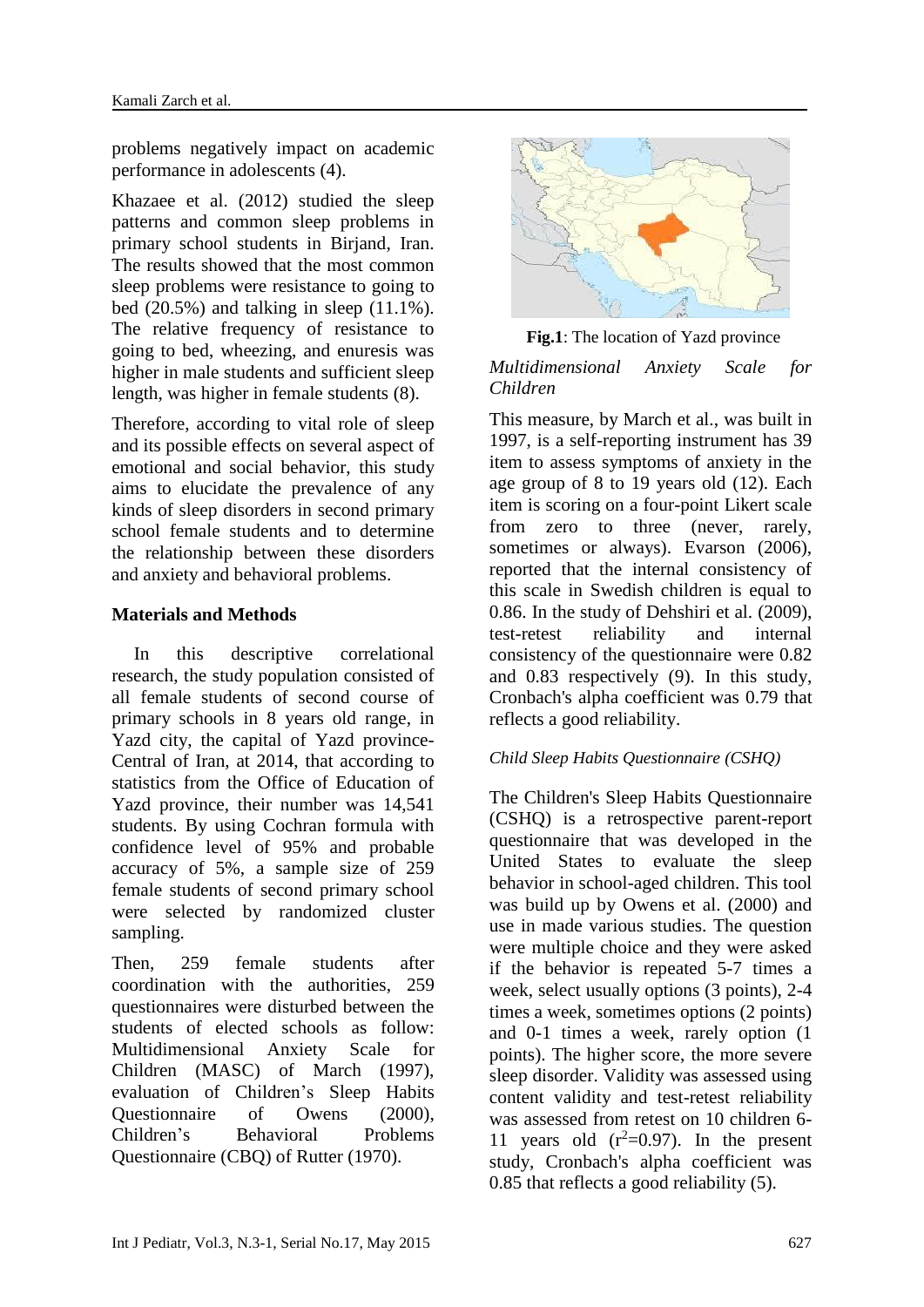#### *Behavioral Problems in Children*

This questionnaire aims to provide a reliable and valid instrument to assess behavioral disorders in school-age children. Rutter questionnaire had two versions for parents and teachers. In this study, parent's version was used. The questionnaire consists of 31 questions with three choices about the behavioral characteristics of children and parents were asked to respond to them in accordance with the scale. The choices are "true," "somewhat true", "not true" that are correspond to zero, one and two score respectively. The total scores for each test varied between 0-62 and if a child scores equal to or higher than the cut-off point 13 was considered as an individual with disorder (10). Rutter and his colleagues reported the test-retest reliability of this questionnaire within two months and the relationship between parents and teachers equal to 0.74 and 0.76 respectively. In studies that had been done in Iran comparison with a psychiatrist evaluation, the sensitivity, specificity and two week reliability coefficient has been reported 0.97, 0.88 and 0.95 respectively. This questionnaire by Mehryar et al. (1995), has been normalized in Shiraz. In this study, Cronbach's alpha coefficient was calculated 0.88, indicating high internal consistency of items and reliability of tool.

At baseline, the objectives of the project were explained to the students and they all willingly participated in the study. The data of this study were analyzed by SPSS version 18, in both descriptive and inferential manner. In descriptive level, the variables in samples were studied by drawing charts and tables and in inferential level the relationship between variables was evaluated by using Pearson correlation coefficient and analysis of variance. P value <0.05 was significant.

## **Results**

*First hypothesis: sleep disorders can predict students' anxiety.*

**Table1**: Simple regression to assess the impact of sleep disorders on the anxiety of students in each grade

| Primary      | Significancy |        | The coefficient of    | $\beta$ value | Relationship |
|--------------|--------------|--------|-----------------------|---------------|--------------|
| school grade | P-value      | F      | determination $(R^2)$ |               |              |
| 4th          | 0.000        | 14.561 | 0.188                 | 0.433         | directly     |
| 5th          | 0.008        | 7.430  | 0.101                 | 0.318         | directly     |
| 6th          | 0.017        | 5.985  | 0.081                 | 0.284         | directly     |
| Total        | 0.000        | 27.375 | 0.120                 | 0.346         | directly     |

As seen in (Table.1), in all three grades, sleep disorders variable had direct and significant effect on the anxiety of students. In other words, the more sleep disorder, the person had higher anxiety. According to the results, the severity of this impact in the fourth grade is higher than the grade five and six.

As total, 12% of the variance of anxiety in children with sleep disorders can be explained. Based on these results, the first hypotheses "Sleep disorders can predict students' anxiety" is confirmed.

*Second hypothesis: sleep disorders can predict students' behavioral problems.*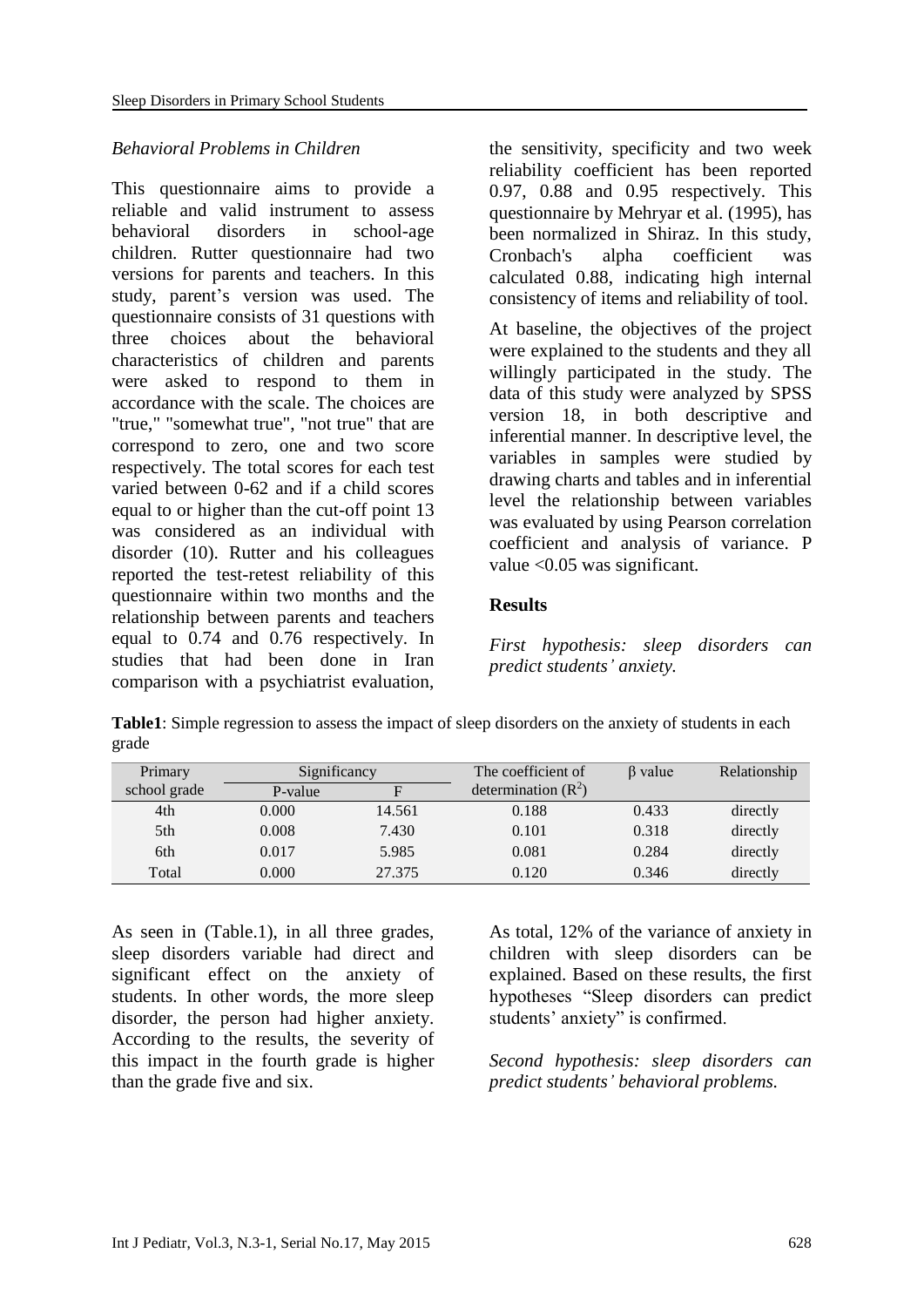| Primary school | Significancy |         | The coefficient of    | B value | Relationship |
|----------------|--------------|---------|-----------------------|---------|--------------|
| grade          | p-value      | F       | determination $(R^2)$ |         |              |
| 4th            | 0.000        | 47.014  | 0.359                 | 0.599   | directly     |
| 5th            | 0.000        | 33.006  | 0.282                 | 0.531   | directly     |
| 6th            | 0.000        | 28.638  | 0.252                 | 0.502   | directly     |
| Total          | 0.000        | 108.516 | 0.297                 | 0.545   | directly     |

**Table 2**: Simple regression to assess the impact of sleep disorders on the anxiety of students in each grade

As seen in (Table.2), in all three grades, sleep disorders variable had direct and significant effect on the anxiety of students. In other words, the more sleep disorder, the person had higher behavioral problems. According to the results, the severity of this impact in the fourth grade is higher than the grade five and six. As total, 29.7% of the variance of behavioral problems in children with sleep disorders can be explained. Based on these results, the second hypotheses "Sleep disorders can predict students' behavioral problems" is confirmed.

#### **Discussion**

The aim of this study was to determine the prevalence of sleep disorders and their relationship with anxiety and behavioral problems in second primary school female students in Yazd 2014 to 2015.

## *First hypothesis: sleep disorders can predict students' anxiety.*

In this study, the results of the regression coefficients sleep disorder and anxiety among primary school students is (F=27.375, P<0.05 and β=0.436). Thus the assumption of a significant correlation between sleep problems and anxiety is confirmed. The results of this study are consistent with the results of previous studies of Cowie et al. (2014) and Halyna et al.  $(2011)$   $(1, 7)$ . The finding are also in agrees with the results of Rahimian et al. (2013) that reported anxiety had a significant role in predicting sleep disorders (11). The results of Gol Shokouh study (2010) on the relationship between

anxiety and sleep disorders among men and women is supportive of the present study (12). According to the findings of this hypothesis, it can be concluded that the sleep is from the first the phenomenon that is disrupted by changes in environmental conditions. Some environmental problems that result in anxiety or frustration disturbed his sleep and make sleep disorder. Therefore the person is not able to sleep for a long time. This happen sometimes at the beginning of sleeping or awakening, during the night or as short sleep duration. Insomnia associated with anxiety and the affected person is anxious with no external factor.

The findings of this hypothesis are in the line with views of cultural and social theorists that say anxiety disorders are seen more in those who face with social pressure and dangerous situations. Because studies have shown that people who live in threatening environments, had more feeling of widespread tension, anxiety, excitement, irritability and sleep disorders, which indicates anxiety (13). Therefore, sleep disorders must be consider in the evaluation of differential diagnosis of problems and for many cognitive and behavioral problems caused by sleep restriction, we should do something to treat sleep problems.

## *Second hypothesis: sleep disorders can predict students' behavioral problems*

In this study, the results of the regression coefficient between sleep disorders and behavioral problems in elementary school students' is equal to  $108.516$  (P<0.05 F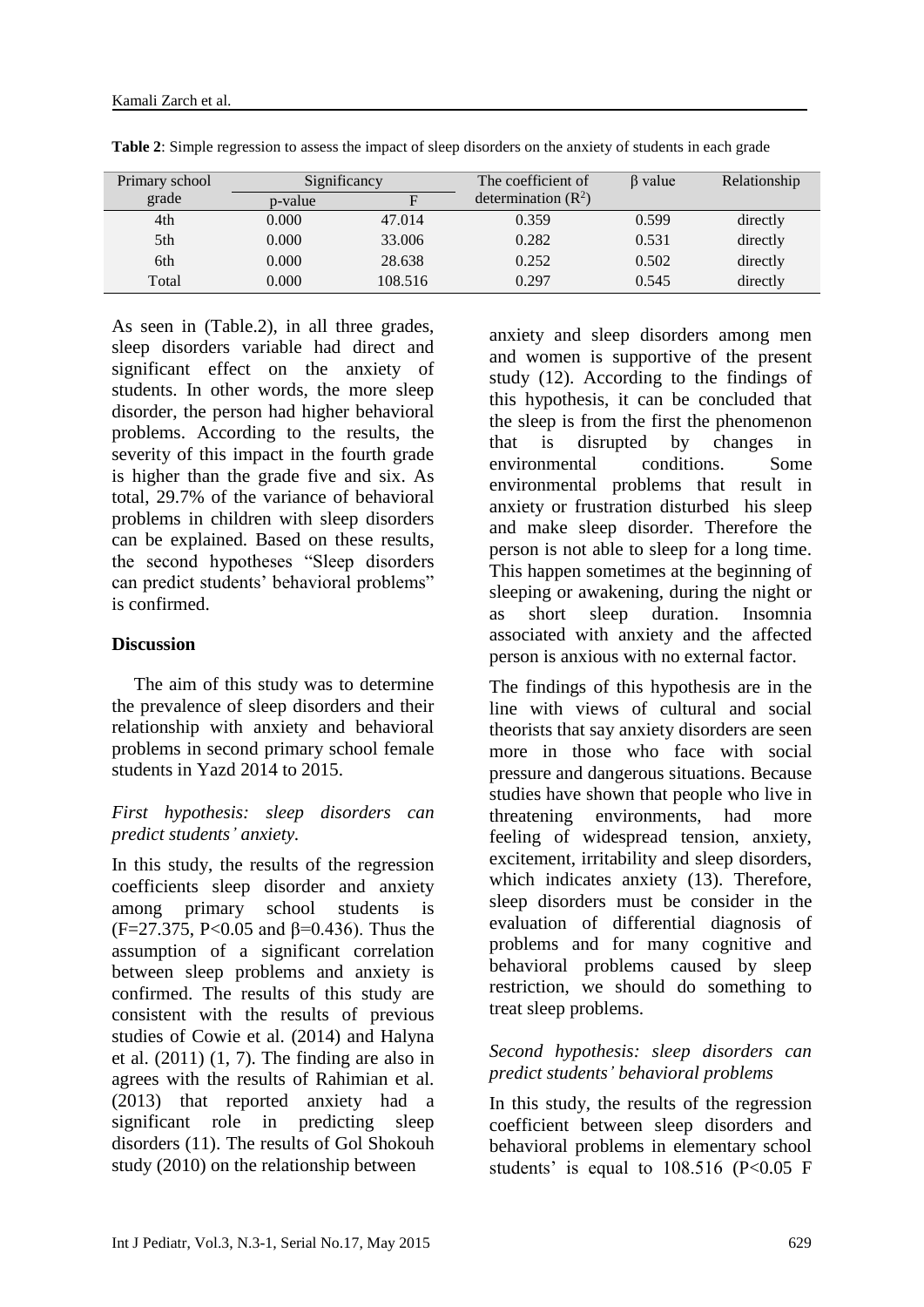and  $\beta$ =0.545). Therefore, the hypothesis of relationship between sleep disorders and behavioral problems is confirmed. The finding agrees with the results of Ward et al. (2014), Hillary et al. (2014), Susan et al. (2011), Halina et al. (2011) and Abuduhaer et al. (2007) (1, 5, 6, 14, 15).

Malekshahi et al. (2009) showed behavioral problems such as a blocked urinary incontinence, night terror, teeth chattering, banging the head against the wall, with sleep problems was higher in rural children's and the results of their study, support our findings (16).

The results of this study also are in line with Saberi (2009), Karimzadeh et al. (2002) and ghiyasi et al. (2008) (17-19).

Limitations of the study included randomized cluster sampling and data collection methods based on individual reports. Therefore, generalization and annotation of results must perform with cautious.

#### **Conclusion**

The results showed that the 74.9% of students had low and 25.1% had moderate sleep disorders. There was a significant and direct relationship between sleep disorders and anxiety and also between sleep disorders and behavioral problems. With regard to the results of this study is recommended that parents must have a special attention to the children sleep.

#### **Conflict of interest**: None.

#### **Acknowledgment**

This article resulted from part of a student's thesis, and was financially supported by Islamic Azad University of Yazd Branch.

#### **References**

1. [Halina R,](http://www.sciencedirect.com/science/article/pii/S0891422211002204) [Karen M,](http://www.sciencedirect.com/science/article/pii/S0891422211002204) [Iain M,](http://www.sciencedirect.com/science/article/pii/S0891422211002204) Shona M. Sleep, anxiety and challenging behaviour in

children with intellectual disability and/or autism spectrum disorder. [Research in](http://www.sciencedirect.com/science/journal/08914222)  [Developmental Disabilities,](http://www.sciencedirect.com/science/journal/08914222) 2011; [32 \(6\)](http://www.sciencedirect.com/science/journal/08914222/32/6): 2758–66.

- 2. Chokroverty S. Overview of sleep & sleep disorders. Indian J Med Res 2010; 131(2): 126-140 .
- 3. Liu X, Zhou H. Sleep duration, insomnia and behavioral problems among Chinese adolescents. Psychiatry Res 2002; 111 (1): 75-85 .
- 4. Modarresi, MR, Faghihi Nia J, Akbari M, Rashti A. Assess the relationship between sleep disorders and academic performance in high school students in Isfahan. Journal of Isfahan Medical Faculty 2012; 30(5): 1456-67.
- 5. [Hilary LA,](http://www.sciencedirect.com/science/article/pii/S1750946714001184) [Johnny LM,](http://www.sciencedirect.com/science/article/pii/S1750946714001184) [Jina](http://www.sciencedirect.com/science/article/pii/S1750946714001184) J. The relationship between sleep problems and challenging behavior among children and adolescents with autism spectrum disorder. [Research in Autism Spectrum Disorders](http://www.sciencedirect.com/science/journal/17509467) 2014; 8 (9): 1024-30 .
- 6. [Ward](http://www.sciencedirect.com/science/article/pii/S0882596314000815) TM, [Sonney](http://www.sciencedirect.com/science/article/pii/S0882596314000815) J, [Ringold](http://www.sciencedirect.com/science/article/pii/S0882596314000815) S, [Stockfish](http://www.sciencedirect.com/science/article/pii/S0882596314000815) S, [Wallace](http://www.sciencedirect.com/science/article/pii/S0882596314000815) CA, [Landis](http://www.sciencedirect.com/science/article/pii/S0882596314000815) C A. Sleep Disturbances and Behavior Problems in Children With and Without Arthritis. [Journal of Pediatric Nursing](http://www.sciencedirect.com/science/journal/08825963) 2014; 29 (4): 321-28 .
- 7. [Cowie](http://www.sciencedirect.com/science/article/pii/S1556407X14000149) J, Candice A, Michelle A, Katharine C, David T, Michelle A. Addressing Sleep in Children with Anxiety Disorders. [Sleep](http://www.sciencedirect.com/science/journal/1556407X)  [Medicine Clinics2](http://www.sciencedirect.com/science/journal/1556407X)014;9 (2): 137-48 .
- 8. Khazaee T, Porteghali P, Jamali O, Khazaee S, Miri N, Sarhadi S, Mousavi S M. Sleep pattern and common sleep problems in primary school children in Birjand. Journal of School of Nursing and Midwifery, Birjand University of Medical Sciences 2009; 9(3): 257-63.
- 9. Mashhadi A, Soltani shal R, Mirdurghi, F, Bahrami B. Multidimensional Anxiety Scale for Children psychometric properties. Journal of Applied Psychology 2011; 6(1): 70-87.
- 10.Balali R, Agha Yousefi A. The effectiveness of parents intervention programs to reduce children's behavioral problems. Journal of Applied Psychology 2010; 5(4): 59-73.
- 11. Rahimian bogar I, Ghodrati mirkouhi, M. Review of factors affecting sleep